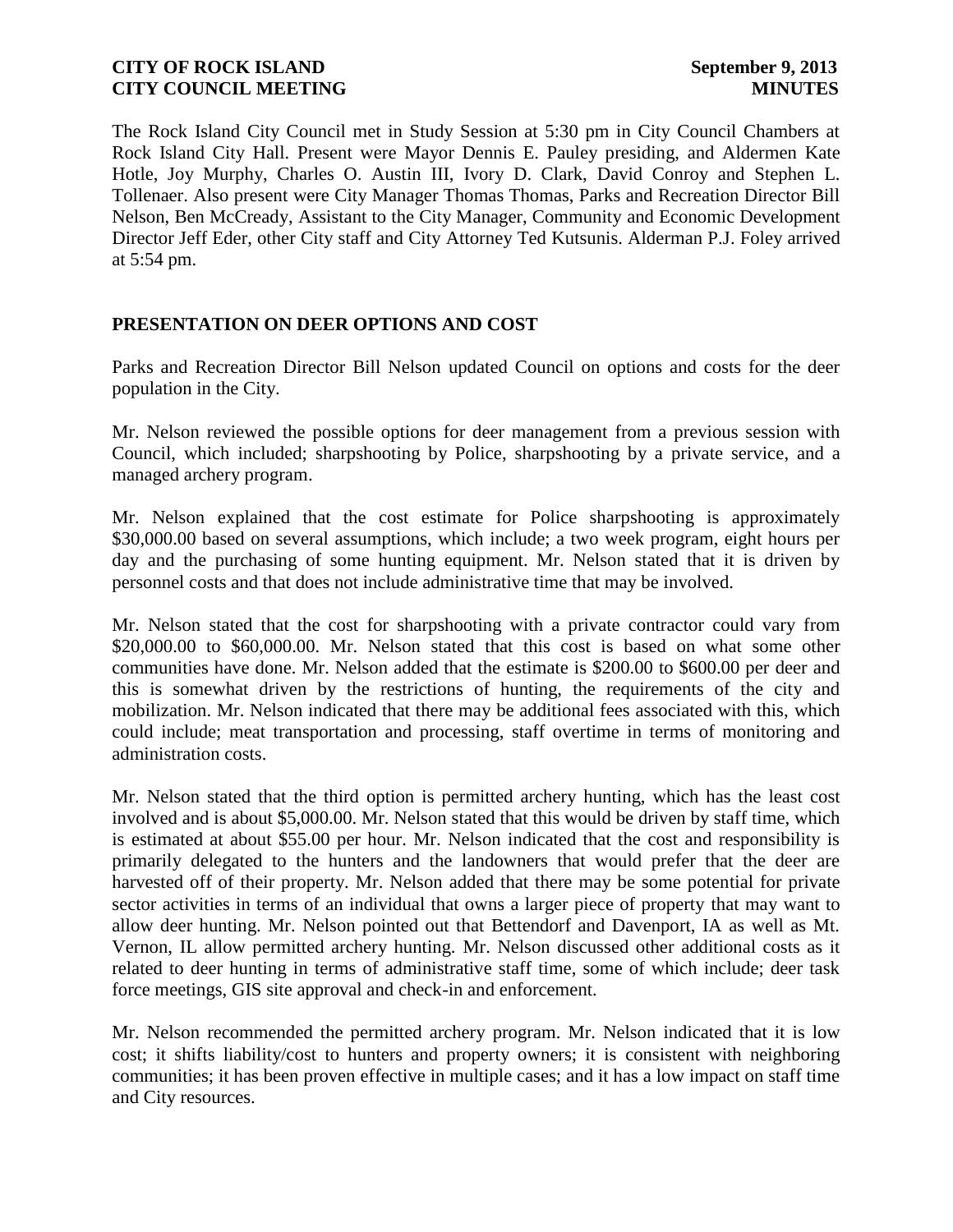Council discussed Mr. Nelson's presentation as it related to what department(s) would be involved, the length of time for the program, potential locations and acreage as it related to the three acre component for hunting deer. Council discussed other cities programs for permitted archery hunting. In addition, Council discussed the process as it related to a permitted archery program and the safety component as it related to hunters. After more discussion, it was a consensus among Council to move forward and that Mr. Nelson come back to Council with more details.

# **SCHWIEBERT RIVERFRONT PARK SIGNAGE OPTIONS**

Parks and Recreation Director Bill Nelson advised that at the June Park Board meeting, it was voted four to zero in favor of the two-sided larger message center. Mr. Nelson explained that a two-sided sign with color would range between \$60,000.00 and \$80,000.00. Mr. Nelson added that the same sign in red or amber would cost between \$50,000.00 and \$70,000.00. Mr. Nelson commented that a single face entry sign in color would range between \$40,000.00 to \$50,000.00 and a single face entry sign in amber or red would cost between \$35,000.00 and \$40,000.00. Mr. Nelson advised that TIF funds would be utilized to cover the cost of the message center.

Council discussed this item as it related to marketing and whether or not a sign is needed. Council also discussed the location, type and size of the proposed sign and cost as it related to TIF dollars.

After more discussion, Council inquired upon Mr. Nelson to move forward and bring back details on the taller two-sided message center.

# **ADJOURNMENT**

A motion made by Alderman Tollenaer and seconded by Alderman Clark to adjourn the meeting carried by the following Aye and No vote. Those voting Aye being; Alderman Hotle, Alderman Murphy, Alderman Austin, Alderman Clark, Alderman Conroy, Alderman Foley and Alderman Tollenaer; those voting No, none. The meeting was adjourned at 6:25 pm.

> \_\_\_\_\_\_\_\_\_\_\_\_\_\_\_\_\_\_\_\_\_\_\_\_\_\_\_\_\_\_ Aleisha L. Patchin, City Clerk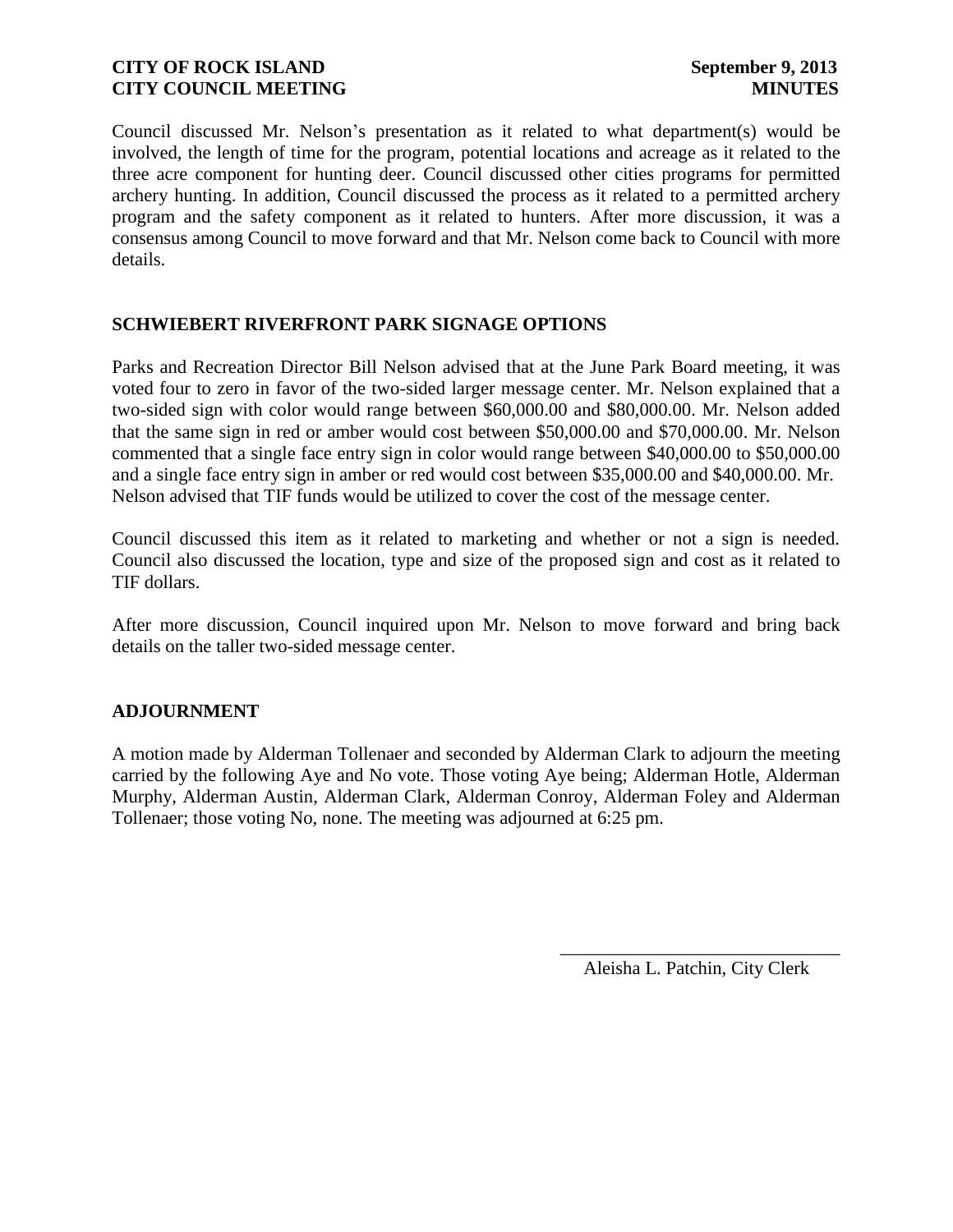Rock Island City Council met in regular session at 6:45 pm in Council Chambers of Rock Island City Hall. Present were Mayor Dennis E. Pauley presiding, and Aldermen Kate Hotle, Joy Murphy, Charles O. Austin III, Ivory D. Clark, David Conroy, P.J. Foley and Stephen L. Tollenaer. Also present were City Manager Thomas Thomas and City Attorney Ted Kutsunis.

### Introductory Proceedings

Mayor Pauley called the meeting to order and led in the Pledge of Allegiance. Alderman Austin gave the Invocation.

### Agenda Item #5 **Minutes of the meeting of August 26, 2013.**

A motion was made by Alderman Foley and seconded by Alderman Murphy to approve the minutes of the meeting of August 26, 2013 as printed. The motion carried by the following Aye and No vote; those voting Aye being; Alderman Hotle, Alderman Murphy, Alderman Austin, Alderman Clark, Alderman Conroy, Alderman Foley and Alderman Tollenaer; those voting No, none.

## Agenda Item #6 **Update Rock Island by Mayor Pauley.**

Mayor Pauley stated that the City has extended the deadline for citizen input in its comprehensive planning process. Rock Island residents have until September  $30<sup>th</sup>$  to complete the online community survey to provide input on City services and infrastructure, quality of life, housing and community and economic development. Mayor Pauley indicated that the survey is available in English and Spanish on the City's website at [www.rigov.org.](http://www.rigov.org/) It was noted that hard copies are also available at City Hall or any of the three Rock Island Public Library branches.

Mayor Pauley advised that the City of Rock Island is hosting two community vision workshops to provide residents an opportunity to express their ideas on how the community should grow over the next 20 years and what issues need to be addressed in the City's comprehensive plan. The Mayor added that the first workshop is scheduled for Monday, September  $16<sup>th</sup>$  from 6:00 pm to 8:00 pm at the Martin Luther King Jr. Community Center located at 630  $9<sup>th</sup>$  Street. It was noted that Spanish, French, Swahili, Karen, and Burmese interpreters will be available. Mayor Pauley stated that a second workshop will take place on Tuesday, September 24<sup>th</sup> from 6:00 pm to 8:00 pm in Farrell Hall at St. Pius Catholic Church located at the northeast corner of  $24<sup>th</sup>$ Street and  $31<sup>st</sup>$  Avenue. The Mayor added that the City encourages residents to attend one of these fun, interactive sessions. For more information visit the City's website at [www.rigov.org.](http://www.rigov.org/)

Mayor Pauley stated to catch a little funk, soul, blues, country and pop with the free "Thursday Night Groove" concert series at Schwiebert Riverfront Park. Mayor Pauley advised that Thursday, September 12, 2013 will feature Jim the Mule on the stage from 8:00 pm to 10:00 pm. Gates open at 7:00 pm and free dance lessons begin at 7:30 pm by QCSoDa. Thanks to our concert sponsor Rock Island Happy Joes who will have pizza for sale. The Mayor commented that there will also be Bent River beer available for purchase. Hope to see you there!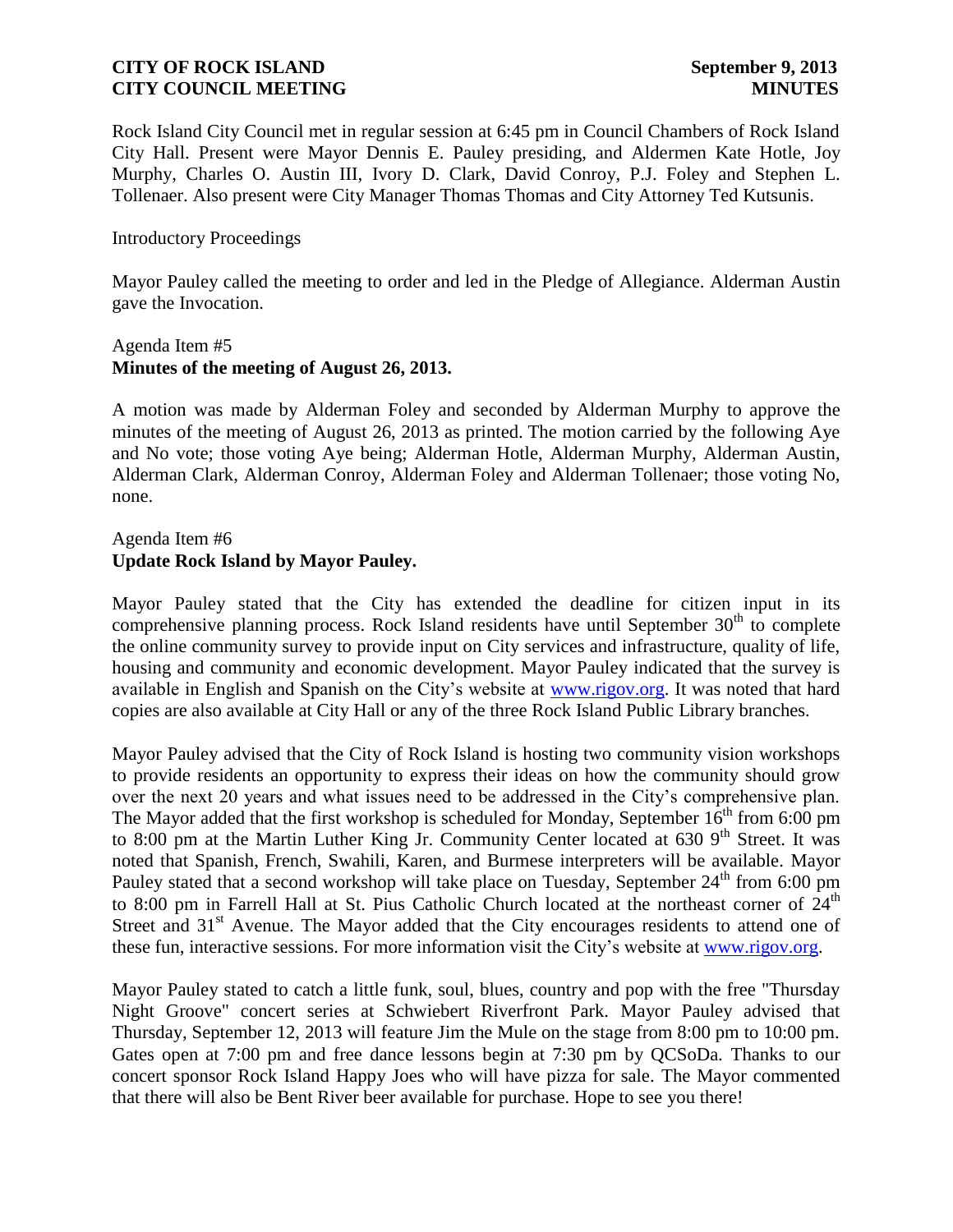Mayor Pauley advised that the grass just got greener at Saukie. Only \$20 gets you a cart and 18 holes of golf anytime after 10:00 am any day at Saukie Golf Course. A great deal on a course that is in great shape. Call (309) 732-2278 for a tee time.

## Agenda Item #7 **Presentation of the Illinois Law Enforcement Accreditation Program - Tier I Status.**

Police Chief Jeff VenHuizen introduced John Kennedy, Executive Director of the Illinois Association of Chiefs of Police.

Mr. Kennedy congratulated Police Chief Jeff VenHuizen and his staff for achieving Tier 1 of the Illinois Law Enforcement Accreditation Program. Mr. Kennedy advised that very few law enforcement agencies have achieved this in Illinois. Mr. Kennedy added that the accreditation is a time consuming and detailed process. Mr. Kennedy further discussed the process.

Chief VenHuizen thanked Mr. Kennedy and his staff for the support during the whole process. Chief VenHuizen stated that it is a time consuming and challenging process for the Police Department. Chief VenHuizen advised that it is a big accomplishment for the department; it speaks of the Police Department's commitment to excellence for the City.

#### Agenda Item #8 **Presentation of the the Auditor's Financial Report.**

Finance Director Cynthia Parchert introduced Sarah Bohnsack from Bohnsack and Frommelt. Ms. Bohnsack discussed the completed audit. Ms. Bohnsack advised that there were three separate audits, which included the Financial Statements, a Government Auditing Standards audit and an audit for Federal Fund Programs. Ms. Bohnsack stated that revenues for 2013 were \$72.6 million dollars. It was noted that the revenues for 2012 were \$75.8 million dollars. Ms. Bohnsack noted that there was about a \$3.1 million dollar decrease from the year before. Ms. Bohnsack commented that there was a \$790,000.00 decrease in property tax due to a combination of the decrease in rate and a decrease in assessed value for the City. Ms. Bohnsack advised that total expenses for 2013 were \$68.3 million dollars, which was about a 4.0% increase from 2012, which was at \$65.6 million dollars. Ms. Bohnsack further discussed revenue and expenses.

Ms. Bohnsack stated that the General Fund ending fund balance for 2013 was approximately \$11.4 million dollars; last year, it was \$10.9 million dollars. Ms. Bohnsack noted that the City currently has about 124 days of fund balance, which shows financial strength. Ms. Bohnsack advised that the Government Finance Officers Association (GFOA) recommends a 90 day fund balance.

Ms. Bohnsack advised that the Government Auditing Standards audit looks at the City's internal control system. Ms. Bohnsack commented that some segregation of duties weaknesses within the cash receipts, payroll and cash disbursements were found. Ms. Bohnsack added that these are in the process or have been corrected. Ms. Bohnsack stated that as far as compliance with loss and regulations with State compliance, the City received a qualified opinion that there were no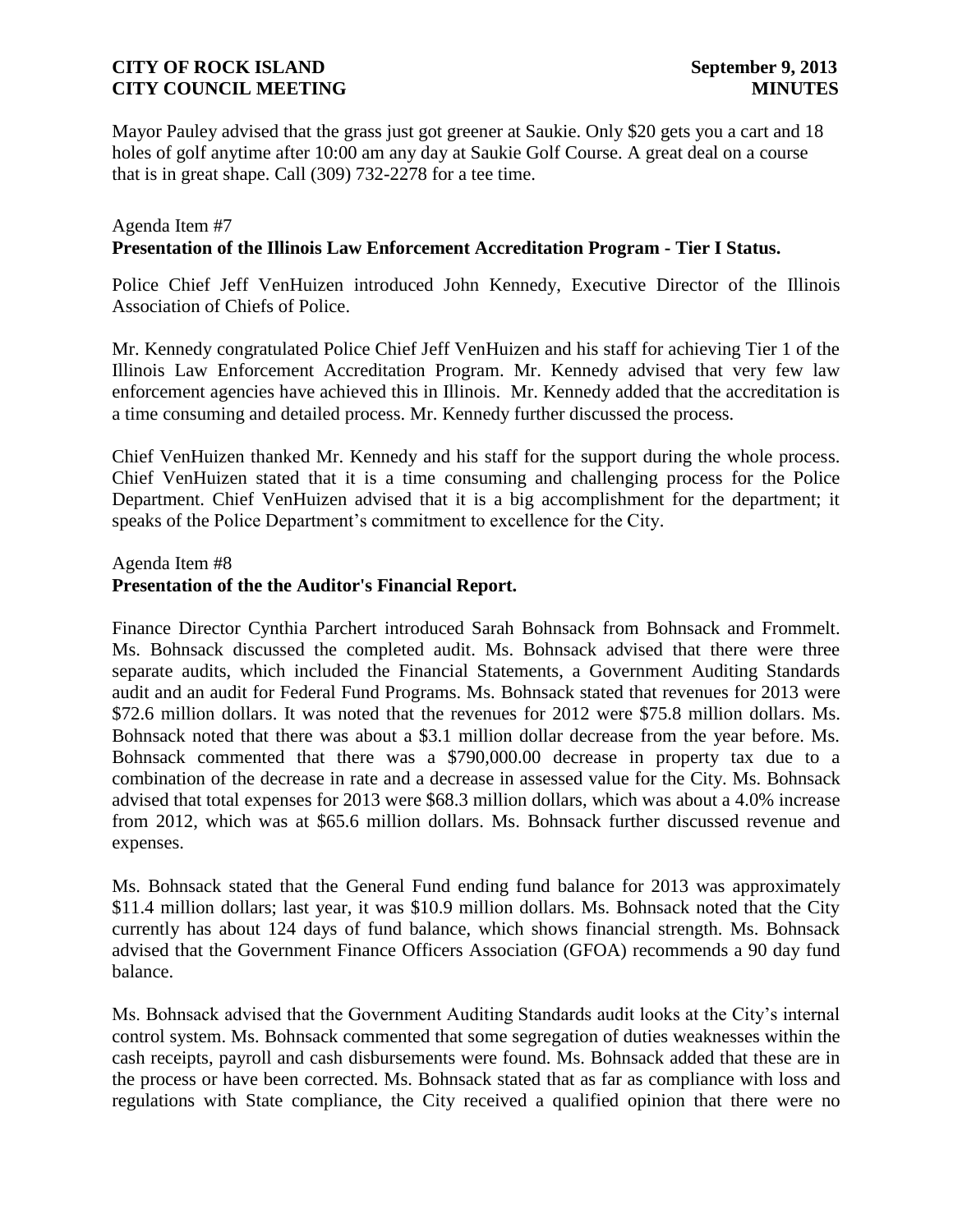findings. Ms. Bohnsack stated that throughout the process, they selected two grants, which included the CDBG programs and capitalization grants; these represented about \$8.9 million dollars of the total \$9.4 million dollars of Federal revenues. Ms. Bohnsack commented that there were some internal control findings over the CDBG program, but they are in the process of being corrected.

Ms. Bohnsack discussed pensions. Ms. Bohnsack advised that there are new standards coming out in regards to pensions. It was noted that the City has a couple of years until they need to be enacted. Ms. Bohnsack further discussed this new standard.

Council discussed the audit as it related to the process and the possibility of the actuary coming to the City to provide the information at a Study Session.

## Agenda Item #9 **Proclamation declaring September 19, 2013 as Drive 4 Pledges Day.**

Mayor Pauley read the Proclamation.

At this time, Mayor Pauley stated that Item #37 will be the next item on the Agenda for Council consideration.

### Agenda Item #37

# **Report from the City Clerk regarding an activity application for the St. Patrick's Day**  Parade to be held on Saturday, March 15, 2014 beginning at 11:30 am, and a Resolution **authorizing the use of a portion of 15th Street from 2nd Avenue to the Centennial Bridge.**

It was moved by Alderman Conroy and seconded by Alderman Foley to approve the event as recommended and adopt the resolution. The motion carried by the following Aye and No vote; those voting Aye being; Alderman Hotle, Alderman Murphy, Alderman Austin, Alderman Clark, Alderman Conroy, Alderman Foley and Alderman Tollenaer; those voting No, none.

Agenda Item #10

# A Special Ordinance authorizing acquisition of property at 1101 46<sup>th</sup> Avenue from Kevin **and Teresa Peschang in the amount of \$250,000.00.**

It was moved by Alderman Conroy and seconded by Alderman Foley to consider, suspend the rules and pass the ordinance. The motion carried by the following Aye and No vote; those voting Aye being; Alderman Hotle, Alderman Murphy, Alderman Austin, Alderman Clark, Alderman Conroy, Alderman Foley and Alderman Tollenaer; those voting No, none.

Agenda Item #11

# **A Special Ordinance providing for the donation of a 20ft. by 30ft. piece of City owned property to Thomas and Irita DeCrane.**

A motion was made by Alderman Hotle and seconded by Alderman Austin to consider, suspend the rules and pass the ordinance. The motion carried by the following Aye and No vote; those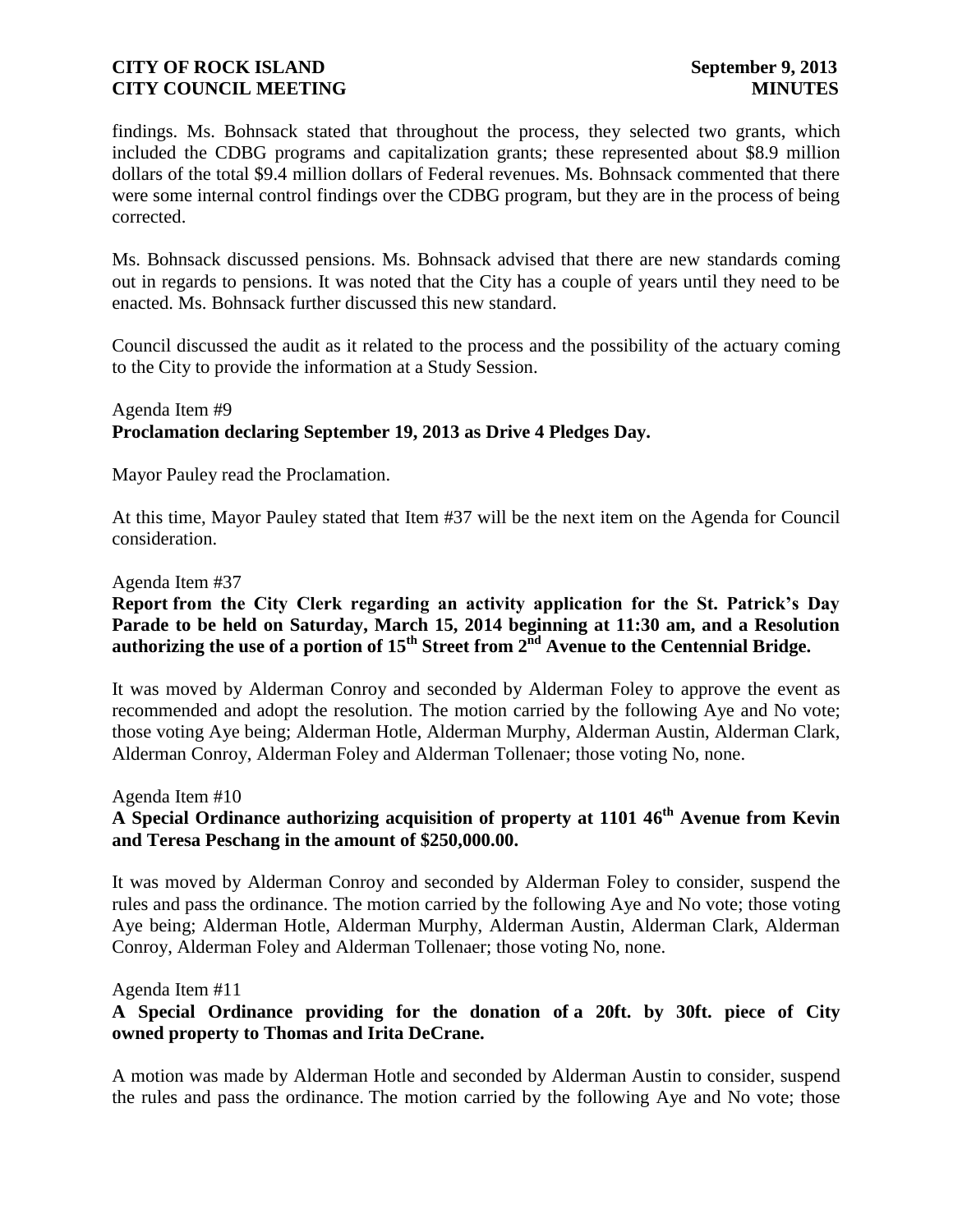voting Aye being; Alderman Hotle, Alderman Murphy, Alderman Austin, Alderman Clark, Alderman Conroy, Alderman Foley and Alderman Tollenaer; those voting No, none.

#### Agenda Item #12

# **A Special Ordinance providing for the sale of City owned property at 512 23rd Street to Megan Quinn in the amount of \$1.00 plus estimated closing costs in the amount of \$800.00**.

It was moved by Alderman Foley and seconded by Alderman Clark to consider, suspend the rules and pass the ordinance. The motion carried by the following Aye and No vote; those voting Aye being; Alderman Hotle, Alderman Murphy, Alderman Austin, Alderman Clark, Alderman Conroy, Alderman Foley and Alderman Tollenaer; those voting No, none.

#### Agenda Item #13

# **A Special Ordinance providing for the sale of City owned property at 502 23rd Street to Thomas W. Hammar, CPA in the amount of \$1.00 plus estimated closing costs in the amount of \$800.00.**

A motion was made by Alderman Tollenaer and seconded by Alderman Hotle to consider, suspend the rules and pass the ordinance. The motion carried by the following Aye and No vote; those voting Aye being; Alderman Hotle, Alderman Murphy, Alderman Austin, Alderman Clark, Alderman Conroy, Alderman Foley and Alderman Tollenaer; those voting No, none.

# Agenda Item #14 **A Special Ordinance amending Chapter 2, Article I, Sec. 2-2 of the Code of Ordinances regarding the Municipal Year.**

It was moved by Alderman Murphy and seconded by Alderman Hotle to consider, suspend the rules and pass the ordinance.

Discussion followed. Alderman Austin stated that the City's fiscal year always begins on April 1<sup>st</sup> through March 31<sup>st</sup> and staff is recommending that the City get on a calendar basis. Alderman Austin added that the City's next fiscal year will only be nine months long, which will start on April 1, 2014 and end on January 1, 2015.

After discussion, the motion carried by the following Aye and No vote; those voting Aye being; Alderman Hotle, Alderman Murphy, Alderman Austin, Alderman Clark, Alderman Conroy, Alderman Foley and Alderman Tollenaer; those voting No, none.

Agenda Item #15 **CLAIMS**

It was moved by Alderman Austin and seconded by Alderman Foley to accept the following reports and authorize payments as recommended. The motion carried by the following Aye and No vote; those voting Aye being; Alderman Hotle, Alderman Murphy, Alderman Austin, Alderman Clark, Alderman Conroy, Alderman Foley and Alderman Tollenaer; those voting No, none.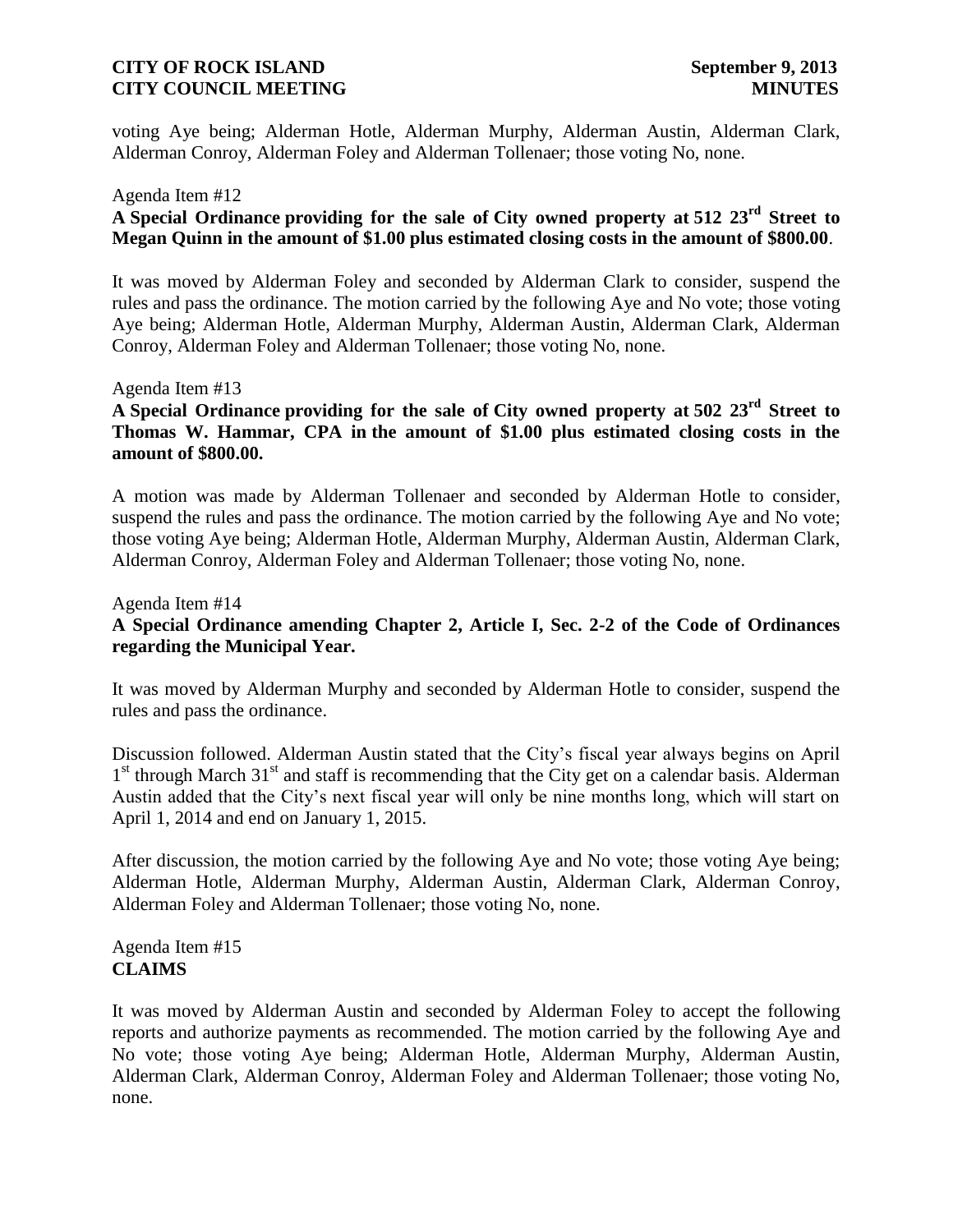a. Report from the Human Resources Department regarding payment in the amount of \$537.20 to Mark Johnson for General Liability claim.

b. Report from the Human Resources Department regarding payment in the amount of \$7,413.57 to Kutsunis and Weng P.C. for legal services rendered for the month of August 2013.

c. Report from the Public Works Department regarding payment #23 in the amount of \$1,868,527.43 to Civil Constructors, Inc. for services provided for the Wet Weather Treatment System project.

d. Report from the Public Works Department regarding payment #1 in the amount of \$46,287.70 to RAMSCO for services provided for the Asbestos and Lead Paint Abatement at the Waste Water Treatment Plant project.

e. Report from the Public Works Department regarding payment #3 in the amount of  $$339,067.62$  to Walter D. Laud for services provided for the 5<sup>th</sup> Street Reconstruction:  $18<sup>th</sup>$  Avenue to  $26<sup>th</sup>$  Avenue project.

f. Report from the Public Works Department regarding payment #2 and final in the amount of \$12,587.85 to Brandt Construction Company for services provided for the Retaining Wall Replacement,  $5<sup>th</sup>$  Street Reconstruction:  $18<sup>th</sup>$  Avenue to  $26<sup>th</sup>$  Avenue project.

Agenda Item #16

## **Claims for the weeks of August 23 through August 29 in the amount of \$682,636.19 and August 30 through September 5 in the amount of \$444,491.89.**

Alderman Tollenaer moved and Alderman Conroy seconded to allow the claims. The motion carried by the following Aye and No vote; those voting Aye being; Alderman Hotle, Alderman Murphy, Alderman Austin, Alderman Clark, Alderman Conroy, Alderman Foley and Alderman Tollenaer; those voting No, none.

# Agenda Item #17 **Payroll for the weeks of August 19 through September 1 in the amount of \$1,282,989.41.**

It was moved by Alderman Clark and seconded by Alderman Foley to allow the payroll. The motion carried by the following Aye and No vote; those voting Aye being; Alderman Hotle, Alderman Murphy, Alderman Austin, Alderman Clark, Alderman Conroy, Alderman Foley and Alderman Tollenaer; those voting No, none.

Agenda Item #18

**Report from the Police Department regarding a one year contract with Rock Island/Milan School District 41 for the services of a Police Liaison Detective at Rock Island High School for the 2013/2014 school year.**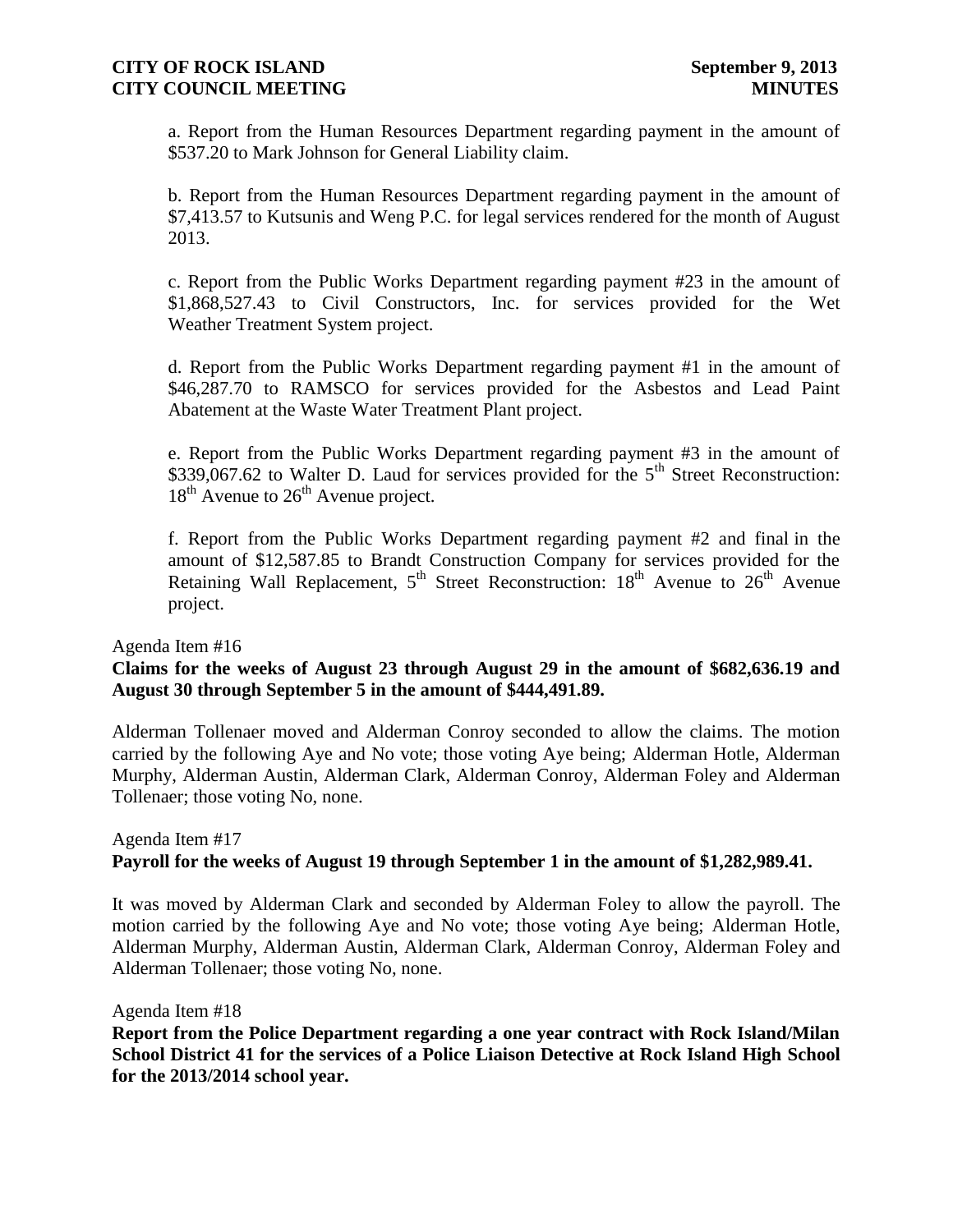Alderman Foley moved and Alderman Clark seconded to approve the contract as recommended and authorize the City Manager to execute the contract documents.

Discussion followed. Alderman Austin inquired as to who will be the liaison for the school this year. Police Chief VenHuizen advised that the liaison officer for the high school will be Detective Ben Meiresonne. Alderman Austin commented that it is amazing as to what they are able to accomplish.

Alderman Foley stated that it is a great benefit for the school district and the City.

After discussion, the motion carried by the following Aye and No vote; those voting Aye being; Alderman Hotle, Alderman Murphy, Alderman Austin, Alderman Clark, Alderman Conroy, Alderman Foley and Alderman Tollenaer; those voting No, none.

### Agenda Item #19

## **Report from the Police Department regarding a one year contract with Rock Island/Milan School District 41 for the services of a School Resource Officer for the 2013/2014 school year.**

It was moved by Alderman Hotle and seconded by Alderman Foley to approve the contract as recommended and authorize the City Manager to execute the contract documents. The motion carried by the following Aye and No vote; those voting Aye being; Alderman Hotle, Alderman Murphy, Alderman Austin, Alderman Clark, Alderman Conroy, Alderman Foley and Alderman Tollenaer; those voting No, none.

#### Agenda Item #20

## **Report from the Community and Economic Development Department regarding a sales agreement with DG Partners LLC in the amount of \$100.00 as it relates to the relocation of Dollar General.**

Alderman Foley moved and Alderman Tollenaer seconded to approve the sales agreement as recommended, allow for minor attorney modifications, authorize the City Manager to execute the contract documents and refer to the City Attorney for an ordinance. The motion carried by the following Aye and No vote; those voting Aye being; Alderman Hotle, Alderman Murphy, Alderman Austin, Alderman Clark, Alderman Conroy, Alderman Foley and Alderman Tollenaer; those voting No, none.

#### Agenda Item #21

## **Report from the Community and Economic Development Department regarding a redevelopment agreement with LRC Developers as it relates to the Columbia Park area.**

It was moved by Alderman Tollenaer and seconded by Alderman Foley to approve the redevelopment agreement and payment per agreement as recommended, allow for minor attorney modifications and authorize the City Manager to execute the contract documents.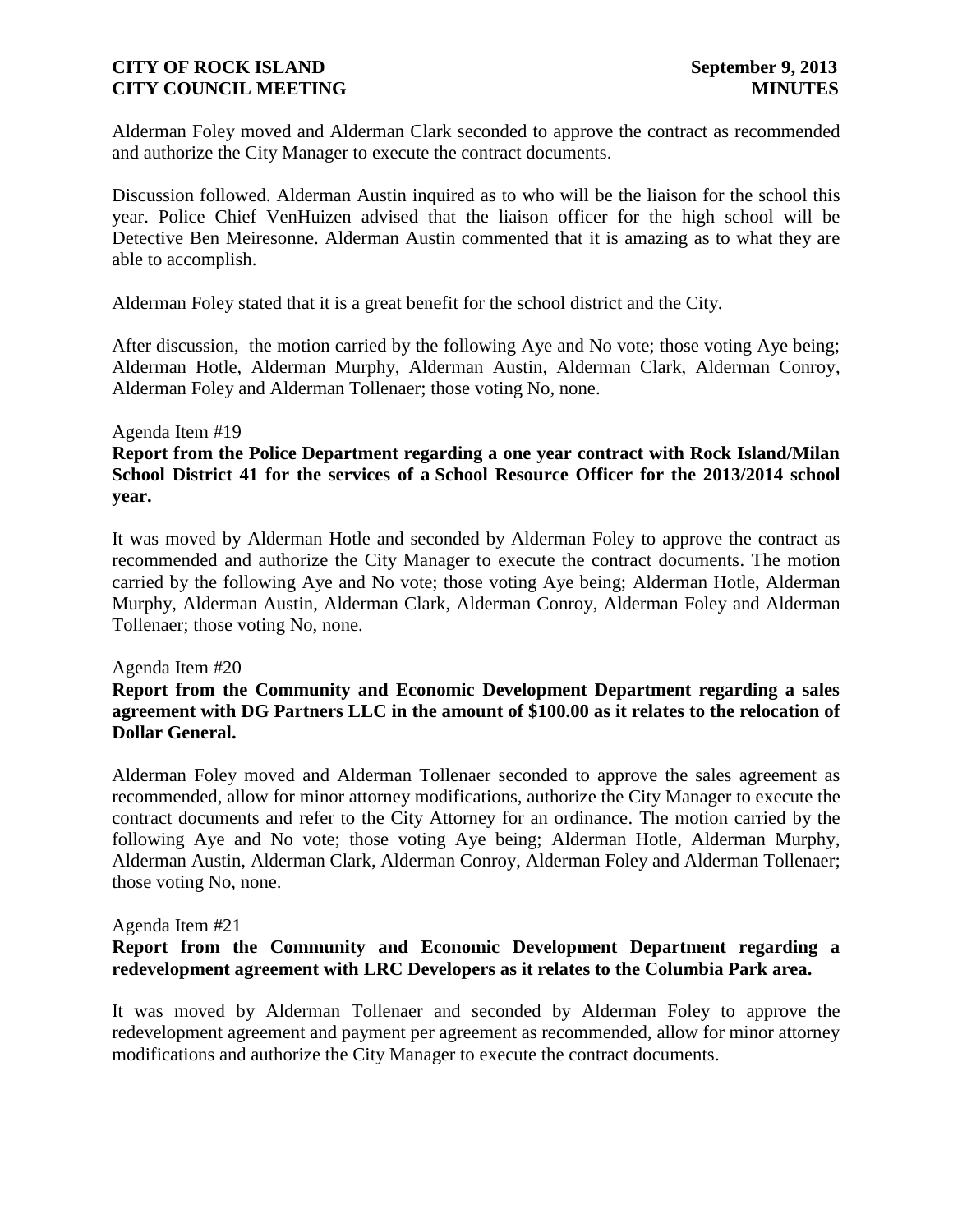Discussion followed. Alderman Austin inquired upon Community and Economic Development Director Jeff Eder to explain as to what the contract entails.

Mr. Eder advised that this is a contract with LRC Developers; they have to make some investment into that property and that impacts the whole property. Mr. Eder stated that currently, the TIF doesn't generate quite enough dollars to pay off the existing bonds so there is a special service area that kicks in and so that has to be satisfied first before anything in this agreement gets satisfied. Mr. Eder commented that this gives LRC Developers a tool to potentially earn some money for putting money into the development that will benefit the whole region and not just one particular project.

After discussion, the motion carried by the following Aye and No vote; those voting Aye being; Alderman Hotle, Alderman Murphy, Alderman Austin, Alderman Clark, Alderman Conroy, Alderman Foley and Alderman Tollenaer; those voting No, none.

#### Agenda Item #22

**Report from the Community and Economic Development Department regarding the first addendum to the Locks development agreement with Rock Island Economic Growth Corporation.**

Alderman Murphy moved and Alderman Hotle seconded to approve the first addendum as recommended and authorize the City Manager to execute the addendum. The motion carried by the following Aye and No vote; those voting Aye being; Alderman Hotle, Alderman Murphy, Alderman Austin, Alderman Clark, Alderman Conroy, Alderman Foley and Alderman Tollenaer; those voting No, none.

#### Agenda Item #23

## **Report from the Community and Economic Development Department regarding an amendment to the purchase agreement with Sandra Sisco.**

Alderman Murphy moved and Alderman Hotle seconded to approve the amendment as recommended and authorize the City Manager to execute the addendum. The motion carried by the following Aye and No vote; those voting Aye being; Alderman Hotle, Alderman Murphy, Alderman Austin, Alderman Clark, Alderman Conroy, Alderman Foley and Alderman Tollenaer; those voting No, none.

#### Agenda Item #24

## **Report from the Community and Economic Development Department regarding a onetime additional payment in the amount of \$5,000.00 from the Downtown TIF to JDH of Rock Island LLC for rehabbing of the property at 1808/1810 3rd Avenue.**

It was moved by Alderman Foley and seconded by Alderman Hotle to approve the one-time payment of \$5,000.00 from the Downtown TIF as recommended. The motion carried by the following Aye and No vote; those voting Aye being; Alderman Hotle, Alderman Murphy, Alderman Austin, Alderman Clark, Alderman Conroy, Alderman Foley and Alderman Tollenaer; those voting No, none.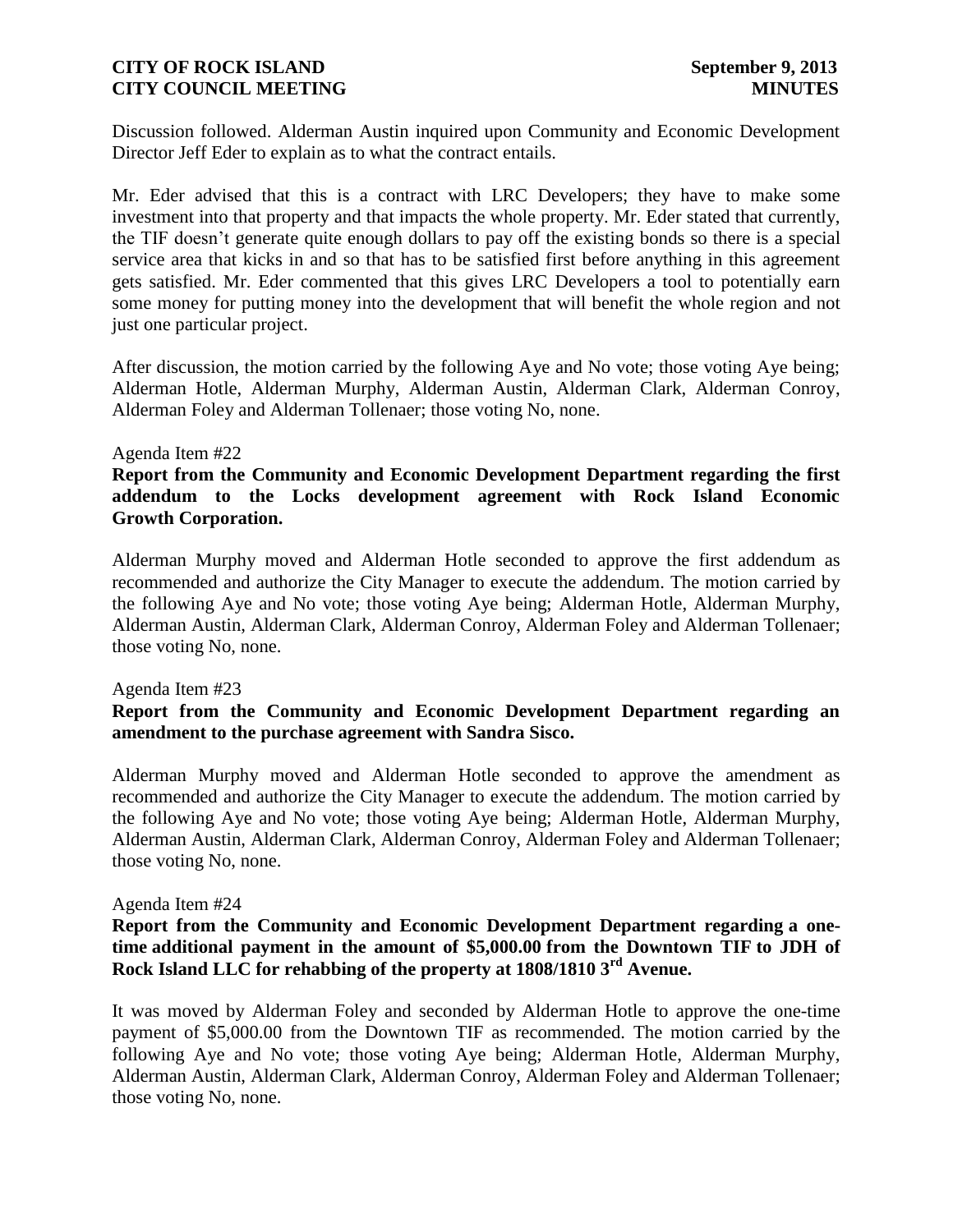#### Agenda Item #25

**Report from the Public Works Department regarding request for proposals from construction management firms, recommending the selection of Gilbane Building and Valley Construction to provide construction management services for construction of the new Police Station**.

Alderman Foley moved and Alderman Murphy seconded to approve the selection of Gilbane Building and Valley Construction as recommended and authorize the Public Works Department to enter into negotiations for a service agreement. The motion carried by the following Aye and No vote; those voting Aye being; Alderman Hotle, Alderman Murphy, Alderman Austin, Alderman Clark, Alderman Conroy, Alderman Foley and Alderman Tollenaer; those voting No, none.

### Agenda Item #26

**Report from the Community and Economic Development Department regarding a request from PRD Enterprises LLC for rezoning from an ORT (office/research park and technology) district to a B-4 (highway/intensive business) district at 4480 48th Avenue Court.**

It was moved by Alderman Austin and seconded by Alderman Murphy to approve the request as recommended and refer to the City Attorney for an ordinance. The motion carried by the following Aye and No vote; those voting Aye being; Alderman Hotle, Alderman Murphy, Alderman Austin, Alderman Clark, Alderman Conroy, Alderman Foley and Alderman Tollenaer; those voting No, none.

#### Agenda Item #27

**Report from the Community and Economic Development Department regarding a request for review of a preliminary plat of The Manor of Rock Island subdivision located at the Manor Homes residential development at 26th Avenue and 8th Street.**

Alderman Conroy moved and Alderman Foley seconded to approve the preliminary plat as recommended with the requested variances as stated in the report.

Discussion followed. Alderman Murphy inquired about changing the named streets to numbered streets.

Alderman Conroy then motioned to include that, names of the streets are against City ordinance and that they need to be numbered, Alderman Foley seconded.

The whole motion reads as follows: Alderman Conroy moved and Alderman Foley seconded to approve the preliminary plat as recommended with the requested variances as stated in the report and to include that names of the streets are against City ordinance and that they need to be numbered. The motion carried by the following Aye and No vote; those voting Aye being; Alderman Hotle, Alderman Murphy, Alderman Austin, Alderman Clark, Alderman Conroy, Alderman Foley and Alderman Tollenaer; those voting No, none.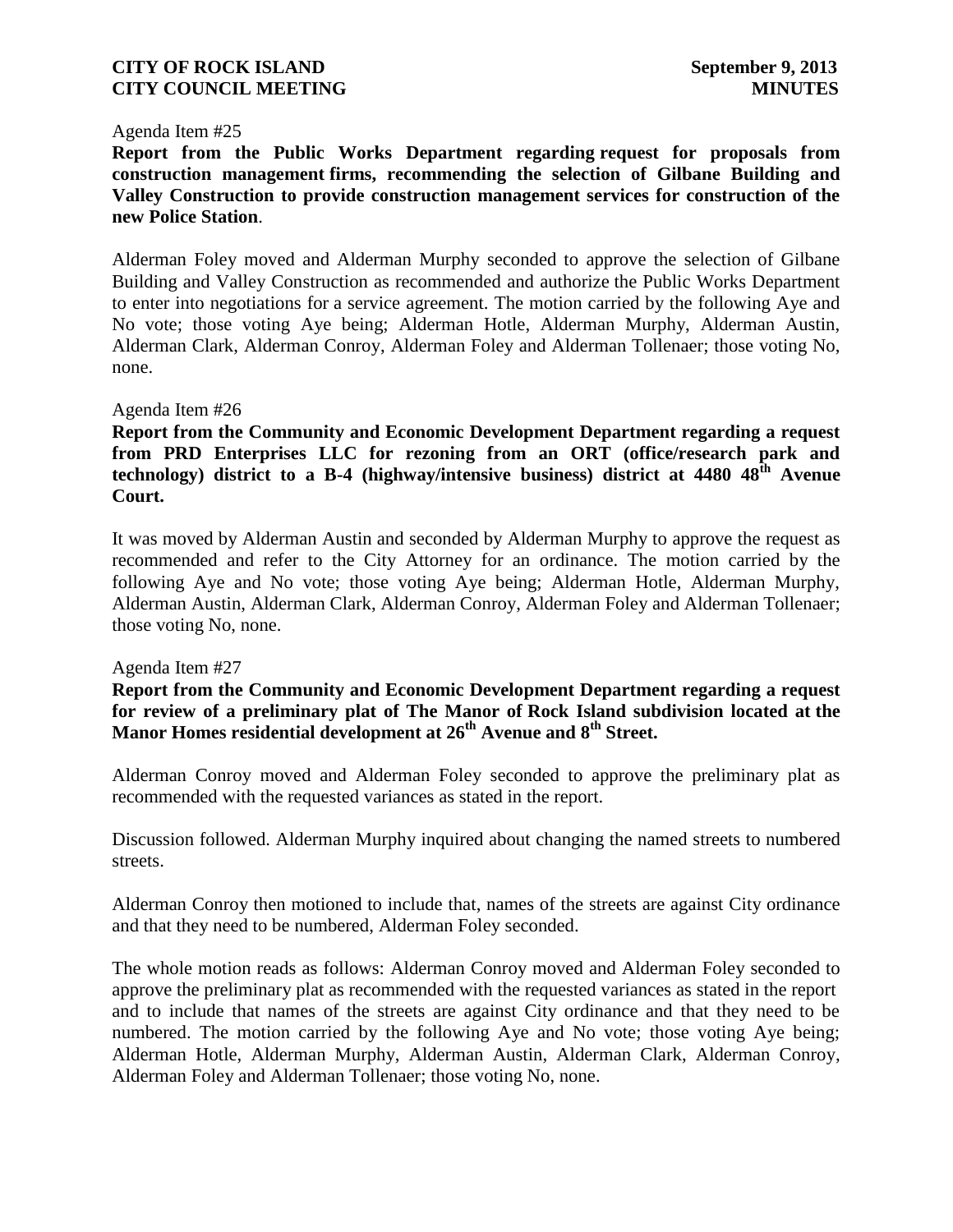#### Agenda Item #28

**Report from the Community and Economic Development Department regarding a request from Val Dom Corporation (Beaver Properties and owner Robert Buker) for a final site plan review in a PUD (planned unit development) district at approximately 3200 Blackhawk Road.**

It was moved by Alderman Tollenaer and seconded by Alderman Hotle to approve the request as recommended, subject to an adequate landscape plan be submitted and implemented for the development. The motion carried by the following Aye and No vote; those voting Aye being; Alderman Hotle, Alderman Murphy, Alderman Austin, Alderman Clark, Alderman Conroy, Alderman Foley and Alderman Tollenaer; those voting No, none.

### Agenda Item #29

**Report from the Community and Economic Development Department regarding a request from Friendship Manor for a final site plan review in a PUD (planned unit development) district at approximately 1301 22nd Avenue.** 

Alderman Foley moved and Alderman Hotle seconded to approve the request as recommended.

Discussion followed. Alderman Foley stated that this overall development has been in the works for over two years. Alderman Foley added that it has been a great opportunity to work with Friendship Manor. Alderman Foley advised that it is a great development and there will be a groundbreaking next Tuesday at 2:00 pm. Alderman Foley further discussed this item.

After discussion, the motion carried by the following Aye and No vote; those voting Aye being; Alderman Hotle, Alderman Murphy, Alderman Austin, Alderman Clark, Alderman Conroy, Alderman Foley and Alderman Tollenaer; those voting No, none.

#### Agenda Item #30

## **Report from the City Clerk regarding a request for an Activity permit from Rock Island High School for their Homecoming Parade to be held on Friday, September 13, 2013 from 3:00 pm to 4:00 pm.**

It was moved by Alderman Hotle and seconded by Alderman Clark to approve the event as recommended. The motion carried by the following Aye and No vote; those voting Aye being; Alderman Hotle, Alderman Murphy, Alderman Austin, Alderman Clark, Alderman Conroy, Alderman Foley and Alderman Tollenaer; those voting No, none.

#### Agenda Item #31

### **Report from the City Clerk regarding a request from Martinis on the Rock to hold outside entertainment for one time only on Thursday, September 19, 2013 from 8:00 pm to midnight.**

Alderman Tollenaer moved and Alderman Murphy seconded to approve the outdoor entertainment as recommended, subject to complying with all liquor license regulations and subject to being closed down early if noise complaints are received.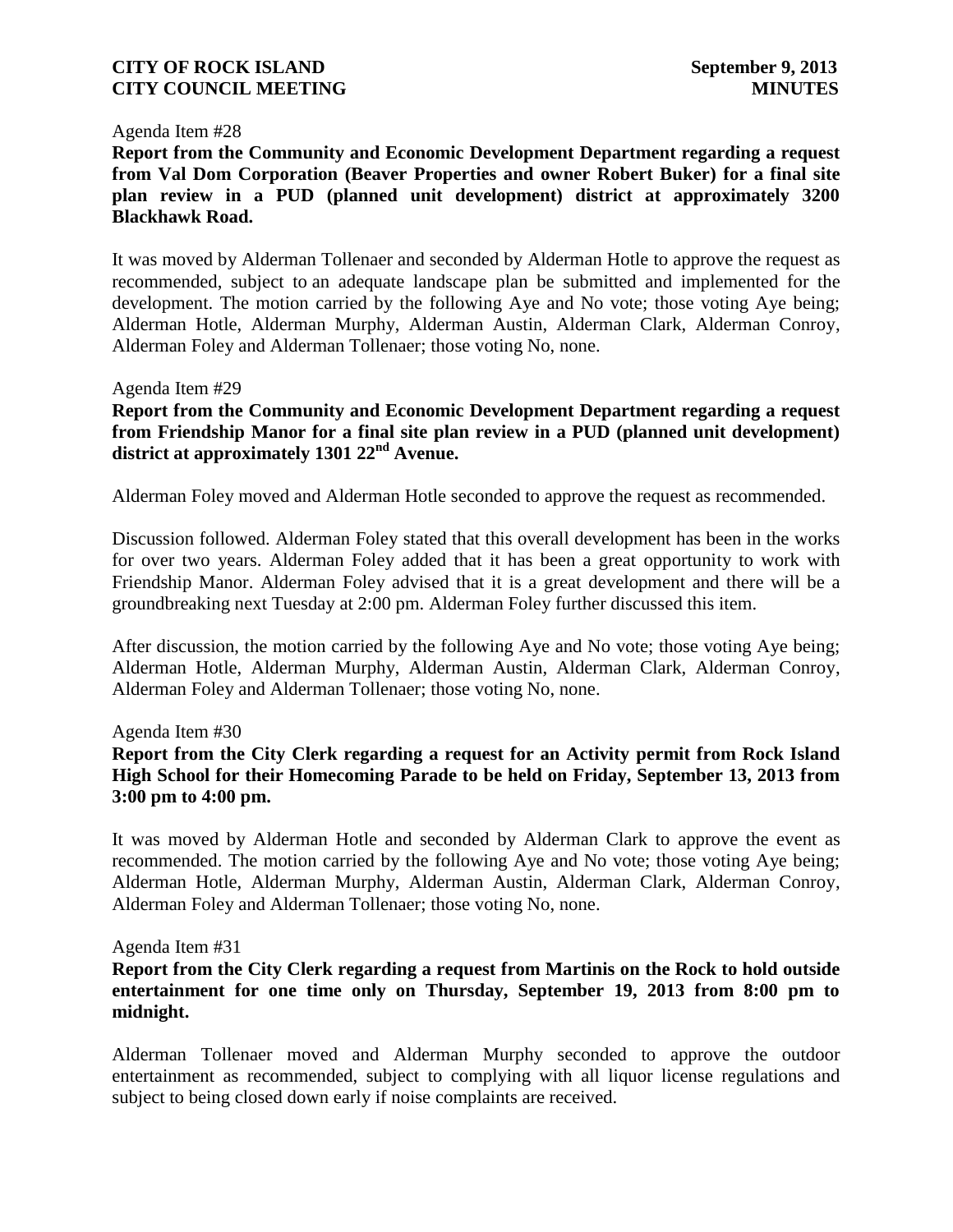Discussion followed. Alderman Conroy was concerned about the event taking place on a Thursday night. Alderman Conroy stated that he believed that Council needs to take these events under harder consideration in the future. Alderman Conroy explained that he could see Friday and Saturday nights being out late, but a lot of people work on Fridays. Aldermen Conroy was concerned about Thursday night events and the time component.

Alderman Conroy inquired upon Police Chief VenHuizen to provide reports on some of the events that happen during the week to see if there are complaints that Council is not hearing about.

After discussion, the motion carried by the following Aye and No vote; those voting Aye being; Alderman Hotle, Alderman Murphy, Alderman Austin, Alderman Clark, Alderman Conroy, Alderman Foley and Alderman Tollenaer; those voting No, none.

### Agenda Item #32

# **Report from the City Clerk regarding a Sound Amplification application from St. George Greek Orthodox Church for Friday, September 20 and Saturday, September 21, 2013 from 11:00 am to 11:00 pm for their annual Greek Festival to be held at 2930 31st Avenue.**

Alderman Foley moved and Alderman Hotle seconded to approve the sound amplification permit as recommended. The motion carried by the following Aye and No vote; those voting Aye being; Alderman Hotle, Alderman Murphy, Alderman Austin, Alderman Clark, Alderman Conroy, Alderman Foley and Alderman Tollenaer; those voting No, none.

### **Agenda Item #33, #34, #35 and #36**

It was moved by Alderman Conroy and seconded by Alderman Foley approve the requests as recommended for Agenda Item numbers 33, 34, 35 and 36. The motion carried by the following Aye and No vote; those voting Aye being; Alderman Hotle, Alderman Murphy, Alderman Austin, Alderman Clark, Alderman Conroy, Alderman Foley and Alderman Tollenaer; those voting No, none.

#### Agenda Item #33

**Report from the City Clerk regarding a request for a Street Closing at 9th Street between 6 th and 7th Avenue; along with a Sound Amplification permit for the Rock Island County NAACP Community Celebration and Resource Fair to be held on Saturday, September 21, 2013 from noon to 4:00 pm at 630 9th Street.**

Agenda Item #34

**Report from the City Clerk regarding a request from Stephen Moller for a Street Closing at 22 ½ Avenue between 25th Street and 26th Street on Saturday, September 21, 2013 from 4:00 pm to 8:00 pm for a block party.**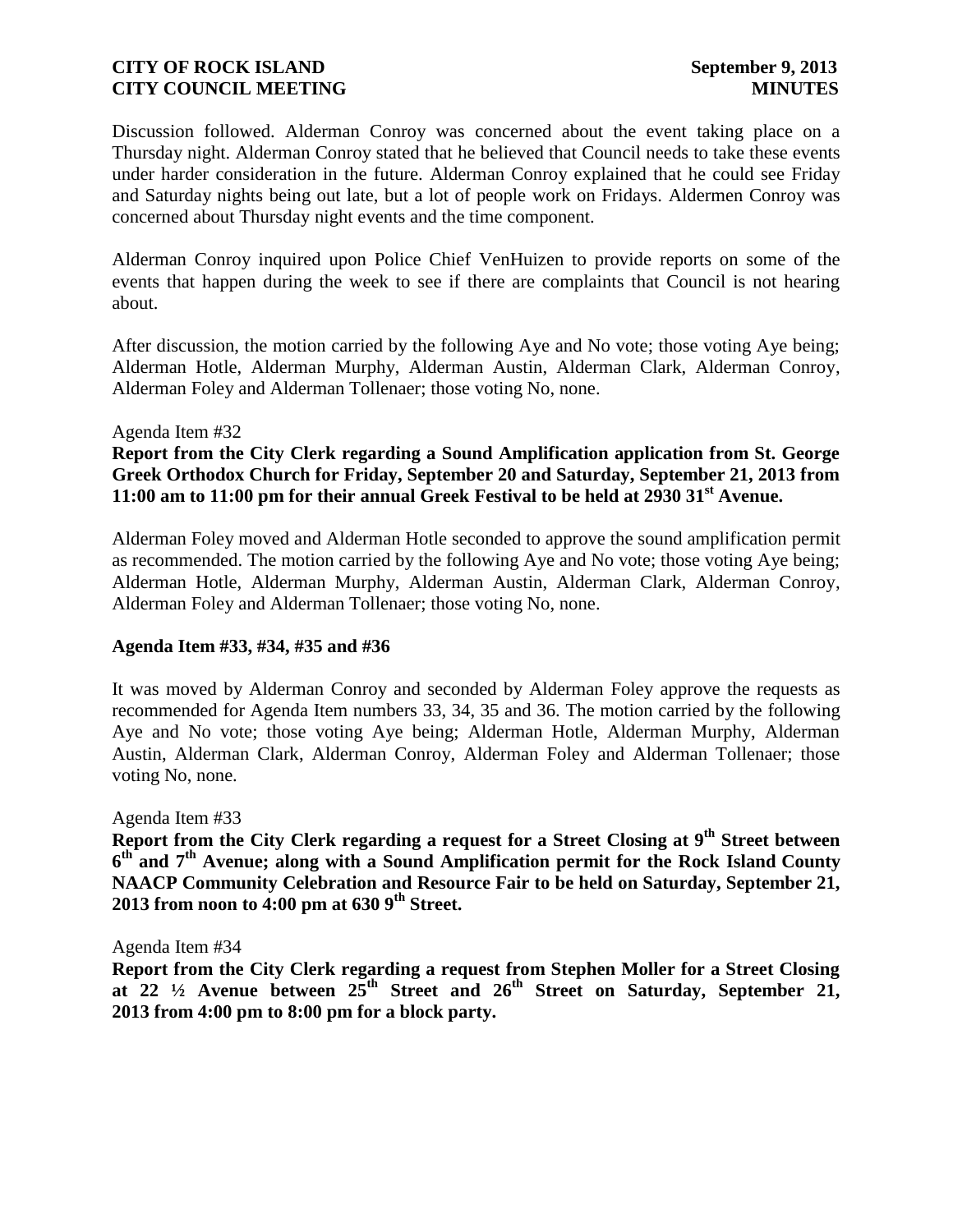#### Agenda Item #35

**Report from the City Clerk regarding a request for an Activity permit from Churches United of the Quad City Area to hold their annual Crop Hunger Walk on Sunday, October 6, 2013 from 2:00 pm to 4:30 pm.**

### Agenda Item #36

**Report from the City Clerk regarding a revised application from Terry Anderson for a Street Closing at 21st Street between 16th Avenue and 17th Avenue on Sunday, October 13, 2013 from 4:00 pm to 6:00 pm instead of the previously approved date of October 6, 2013 for the Highland Park Historic Neighborhood Association's block party.**

Note: Agenda Item #37 was read at the beginning of the meeting after Agenda Item #9.

Agenda Item #38 **Other Business.**

Alderman Hotle stated that the Broadway Neighborhood Association is celebrating their  $25<sup>th</sup>$ year of being a neighborhood association. Alderman Hotle added that the event will be held on Saturday, September  $28<sup>th</sup>$  starting at noon until 5:00 pm, and it will be held between  $7<sup>th</sup>$  and  $9<sup>th</sup>$ Avenues on  $22<sup>nd</sup>$  Street. Alderman Hotle commented that there will be a lot of activities and everyone is welcome.

Alderman Tollenaer thanked the Park Board, Bill Nelson and staff for the free music at Schwiebert Riverfront Park on Thursday nights.

Alderman Clark thanked everyone that participated in the softball games at Douglas Park this past weekend.

Alderman Foley stated that they are starting to shut down at  $12<sup>th</sup>$  Street and  $23<sup>rd</sup>$  Avenue all the way up to  $14<sup>th</sup>$  Street and  $23<sup>rd</sup>$  Avenue due to starting the reconstruction of that whole street in front of Rock Island High School. Alderman Foley further discussed the reconstruction.

Alderman Conroy discussed sidewalks as it related to sidewalks being in disrepair in all wards in the City. Alderman Conroy stated that he was looking at increasing the budget. Alderman Conroy discussed current regulations as it related to some people having the ability of repairing sidewalks instead of the City repairing them. Alderman Conroy stated that with the 50/50 Sidewalk Program, the City currently gets the bids, the City does the work or has it done and the property owner then pays half of the bill. Alderman Conroy believed that some people could get a better price than the City can sometimes. Alderman Conroy also discussed a payment plan as it related to the 50/50 program and community organization. Alderman Conroy further discussed ideas for repairing sidewalks.

Alderman Murphy discussed sidewalks as it related to Alderman Conroy's ideas for repairing sidewalks.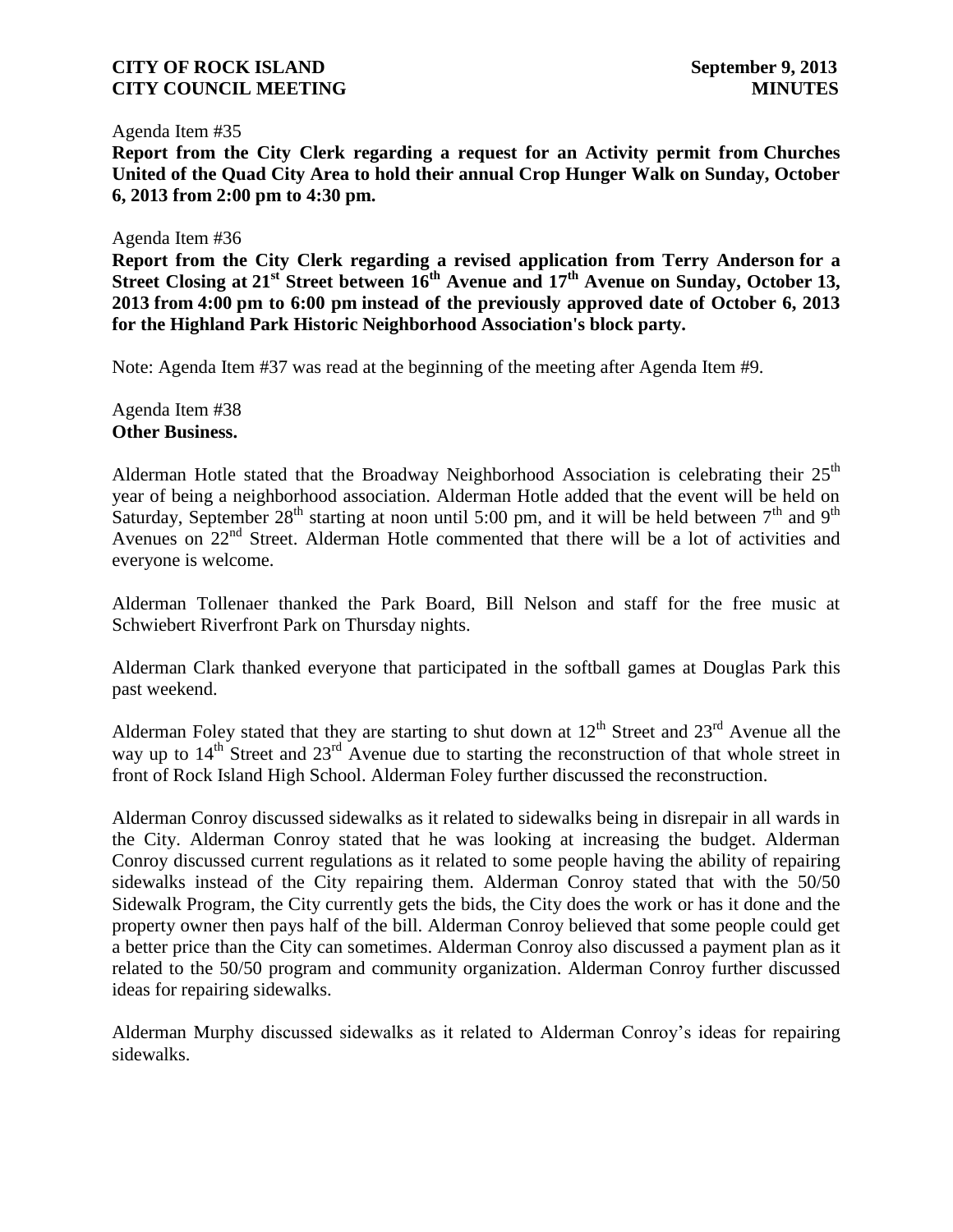Alderman Murphy reminded everyone to shop Rock Island. Alderman Murphy stated that the District Theater is owned by Tristan Tapscott and it is located at 1611  $2<sup>nd</sup>$  Avenue. Alderman Murphy mentioned that they will have productions through September and anyone can get reservations by going to their website or calling Mr. Tapscott. Alderman Murphy encouraged everyone to shop local.

Mr. Charles Knudsen of  $307\frac{1}{2}$   $20<sup>th</sup>$  Street stepped forward. Mr. Knudsen discussed vendors on the Plaza and stated that the problem is that they do not clean up their messes and they are filling the businesses' dumpsters. Mr. Knudsen stated that he went through the Plaza Ordinances and these vendors have numerous violations. Mr. Knudsen further discussed this issue.

Mr. Knudsen provided documents to the City Manager. Mayor Pauley stated that it would be checked out.

Mr. Kevin Nolan of 3400  $20<sup>th</sup>$  Street Court stepped forward. Mr. Nolan stated that he is the Chair of the Citizens Advisory Committee and in September of 2012 the Chair at that time, Kevin Hird made a request to move from a fixed \$50,000.00 fund to 1.5% of Gaming revenues. Mr. Nolan added that there were several verbal commitments, but a motion to make that public policy did not take place. Mr. Nolan added that as a result and moving to this year's CAC/CDBG awards time period, the applications for those grants came out to the public showing the increased amount moving from the \$50,000.00 to \$83,640.00. Mr. Nolan further stated that as a result of the increased amount that was publicized, the response from the community was significantly greater than what was in years past.

Mr. Nolan inquired upon Council to give appropriate consideration and see if they could retroactively refund the CAC/CDBG group from the \$50,000.00 amount to the appropriately funded amount of \$83,640.00. Mr. Nolan added that there is a much needed investment in these not for profit groups.

Council discussed this issue. Mayor Pauley advised that what happened was that the City was funding the 1.5% and the King Center allocation had to be increased due to the decrease in CDBG funds. Mayor Pauley stated that at that time, he had made a motion to start taking \$50,000.00 out of Gaming funds to supplement that fund. Mayor Pauley added that when it was 1.5%, it was 1.5% of CDBG funds not 1.5% of Gaming funds. Council further discussed this issue.

# Agenda Item #39 **Executive Session on Personnel, Property Acquisition and Litigation.**

A motion was made by Alderman Murphy and seconded by Alderman Foley at 7:40 pm to recess to Executive Session on matters of Personnel, Property Acquisition and Litigation. The motion carried on a roll call vote. Those voting Aye being; Alderman Hotle, Alderman Murphy, Alderman Austin, Alderman Clark, Alderman Conroy, Alderman Foley and Alderman Tollenaer; those voting No, none.